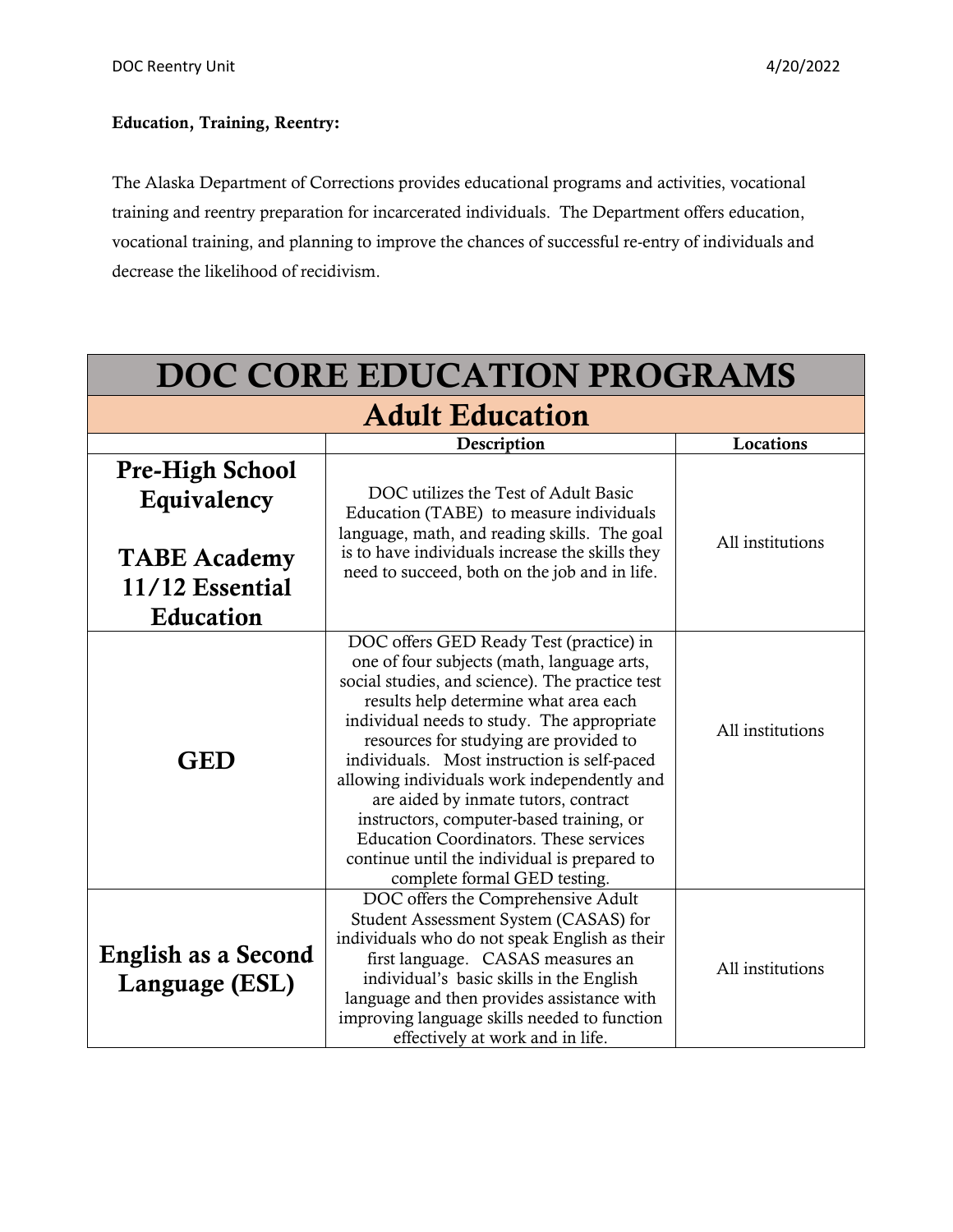| <b>Career Skills</b><br>KeyTrain                                                                                                                                                                                                                                                                                                                                                                                                                                                               | DOC offers individuals this three-subject<br>(Applied Math, Workplace Documents,<br>Graphic Literacy) study program & exam<br>that leads to an industry-recognized<br>certificate. Career Skills/Key Train is a<br>largely independent study program using<br>workbooks with the option to do computer-<br>based training.                                                                                                                                                                                                                                                                                | All institutions               |
|------------------------------------------------------------------------------------------------------------------------------------------------------------------------------------------------------------------------------------------------------------------------------------------------------------------------------------------------------------------------------------------------------------------------------------------------------------------------------------------------|-----------------------------------------------------------------------------------------------------------------------------------------------------------------------------------------------------------------------------------------------------------------------------------------------------------------------------------------------------------------------------------------------------------------------------------------------------------------------------------------------------------------------------------------------------------------------------------------------------------|--------------------------------|
|                                                                                                                                                                                                                                                                                                                                                                                                                                                                                                | <b>Computer Literacy</b>                                                                                                                                                                                                                                                                                                                                                                                                                                                                                                                                                                                  |                                |
| Teknimedia                                                                                                                                                                                                                                                                                                                                                                                                                                                                                     | DOC offers this computer-based training<br>program to individuals focused on the<br>following courses, with a certificate earned<br>for each successful completion:<br>Keyboarding, Mouse Tutorial, Basic Skills,<br>Computer Basics, Windows 10 Basics, File<br>Management, Exploring the Web, Gmail/E-<br>mail Basics, Calendar Basics, Basic Word<br>Processing, Intermediate Word Processing I,<br>Intermediate Word Processing II,<br>Intermediate Word Processing III, Basic<br>Spreadsheets, Intermediate Spreadsheets II,<br>Basic Presentations, Intermediate<br>Presentations, Database Basics. | All institutions               |
| <b>Mavis Beacon</b><br><b>Typing</b>                                                                                                                                                                                                                                                                                                                                                                                                                                                           | DOC offers this computer-based typing<br>course to individuals seeking to gain or<br>improve their typing skills.                                                                                                                                                                                                                                                                                                                                                                                                                                                                                         | <b>WCC</b>                     |
| <b>Vocational Trades</b>                                                                                                                                                                                                                                                                                                                                                                                                                                                                       |                                                                                                                                                                                                                                                                                                                                                                                                                                                                                                                                                                                                           |                                |
| DOC utilizes the National Center for Construction Education & Research (NCCER) curriculum to<br>provide a variety of opportunities to individuals seeking a career in construction. NCCER establishes the<br>link between trade schools and industry--providing students with future employment opportunities and<br>contractors with a pool of entry-level employees. All the trade unions recognize the NCCER certification<br>as the standard for entry-level into apprenticeship programs. |                                                                                                                                                                                                                                                                                                                                                                                                                                                                                                                                                                                                           |                                |
| <b>NCCER CORE</b>                                                                                                                                                                                                                                                                                                                                                                                                                                                                              | DOC offers this basic introductory class to<br>the construction trades. Upon completion of<br>the CORE curriculum training, inmates are<br>administered a national certification test. If<br>they pass, individuals may move on to<br>training in the nationally recognized NCCER<br>construction and building trades curriculum.                                                                                                                                                                                                                                                                         | AMCC, GCCC,<br>HMCC, SCCC, WCC |
| <b>NCCER</b><br><b>CARPENTRY</b>                                                                                                                                                                                                                                                                                                                                                                                                                                                               | DOC offers this four-level curriculum which<br>covers content such as building materials,<br>cabinet fabrication, and advanced wall<br>systems. In addition to classroom based<br>training this program provides individuals the<br>opportunity for hands on experience.                                                                                                                                                                                                                                                                                                                                  | GCCC, WCC, SCCC<br><b>HMCC</b> |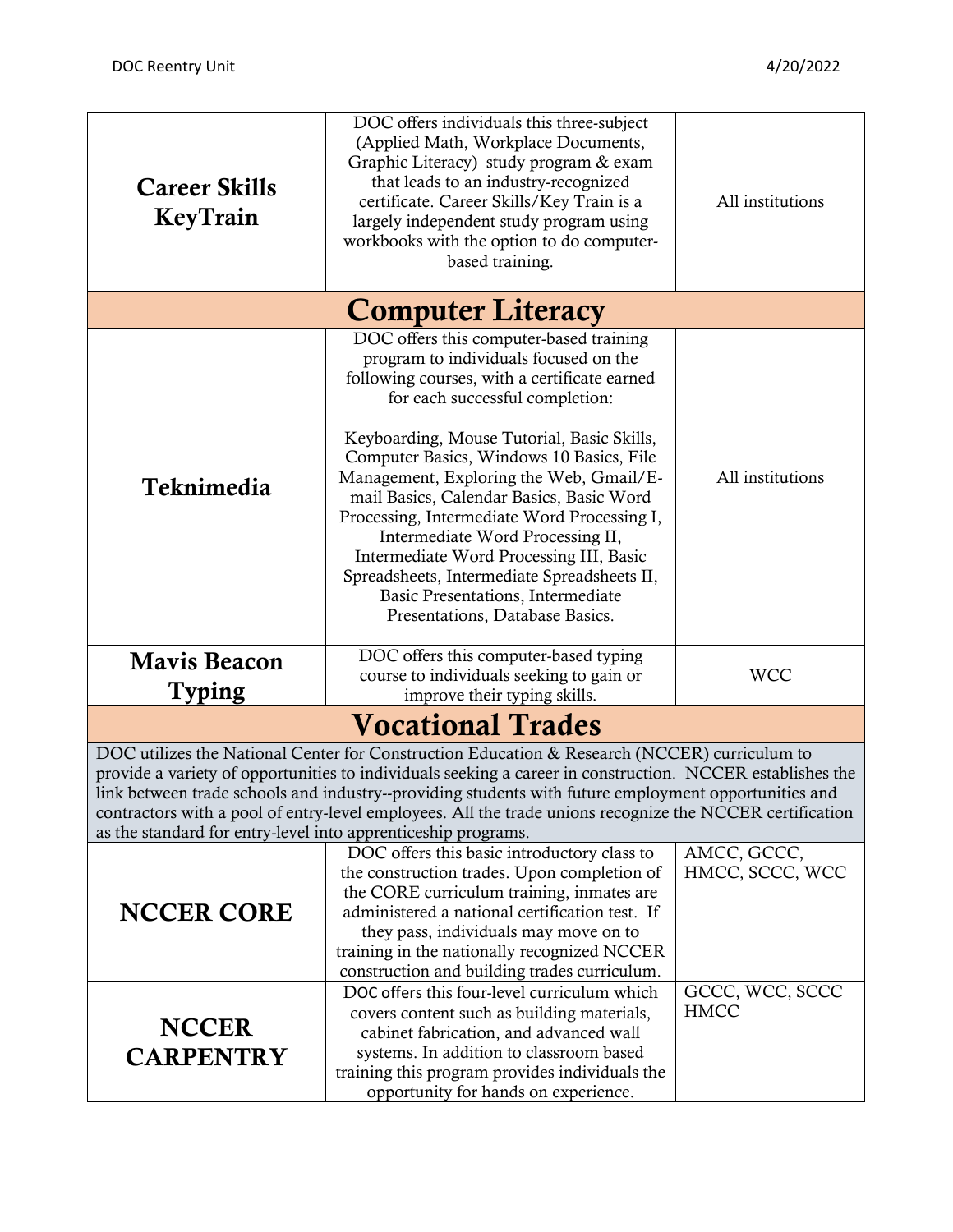|                         | DOC offers the NCCER Cabinetmaking              | <b>SCCC</b>       |
|-------------------------|-------------------------------------------------|-------------------|
|                         | curriculum to individuals interested in finish  |                   |
|                         | carpentry. This course provides the basic       |                   |
| <b>NCCER</b>            | information needed to construct and apply       |                   |
| Cabinetmaking           | finishes to custom cabinetry. It identifies and |                   |
|                         | discusses various types of wood products,       |                   |
|                         | wood-joining techniques, power tools, cabinet   |                   |
|                         | doors, shelves, and hardware.                   |                   |
|                         | DOC offers this four-level course which         | <b>GCCC</b>       |
|                         | covers content such as plumbing tools, types    | <b>HMCC</b>       |
| <b>NCCER</b>            | of valves, the personal characteristics of a    |                   |
|                         | plumbing professional, and identifying how      |                   |
| Plumbing                | green technology is incorporated into           |                   |
|                         | plumbing.                                       |                   |
|                         | DOC offers this comprehensive, four-level       | GCCC, AMCC,       |
|                         | Electrical curriculum helps trainees prepare    | SCCC, HMCC        |
|                         | for a career in the electrical field. Trainees  |                   |
|                         | develop an understanding of electrical          |                   |
| <b>NCCER Electrical</b> | systems in structures; how to follow            |                   |
|                         |                                                 |                   |
|                         | blueprints; and how to install wiring and       |                   |
|                         | other electrical components, such as circuit    |                   |
|                         | breaker panels, switches, and light fixtures.   |                   |
|                         | DOC offer this introduction to HVAC, trade      | <b>GCCC</b>       |
|                         | mathematics, basic electricity, introduction to |                   |
|                         | heating, introduction to cooling, introduction  |                   |
| <b>NCCER HVAC</b>       | to air distribution systems, basic copper and   |                   |
|                         | plastic piping practices, soldering and         |                   |
|                         | brazing, and basic carbon steel piping          |                   |
|                         | practices.                                      |                   |
| <b>DEC Food Handler</b> | DOC provides individuals with certification     | GCCC, HMCC,       |
|                         | prior to release. Alaska regulations require    | <b>YKCC</b>       |
| Card                    | food workers to obtain a Food Worker Card       |                   |
|                         | within 30 days of employment.                   |                   |
|                         | DOC offers the ServSafe Food Manager            | All institutions. |
| <b>ServSafe Food</b>    | course is developed by the National             |                   |
| Manager                 | Restaurant Association. Students receive        |                   |
|                         | training and can receive the ServSafe Food      |                   |
|                         | Protection Manager Certification.               |                   |
|                         | DOC offers this course to prepare individuals   | GCCC, HMCC        |
|                         | for employment as seafood processors aboard     |                   |
|                         | large factory trawlers. Students are given      |                   |
|                         | comprehensive training in the safety of life at |                   |
| <b>Seafood</b>          | sea procedures and the safe working practices   |                   |
|                         | aboard ships engaged in Alaska's seafood        |                   |
| Orientation             | industry. Topics include the chain of           |                   |
|                         | command, vessel layout, terminology, quality    |                   |
|                         | assurance, processing techniques and            |                   |
|                         | equipment, first aid and CPR, firefighting,     |                   |
|                         | and the use of survival equipment.              |                   |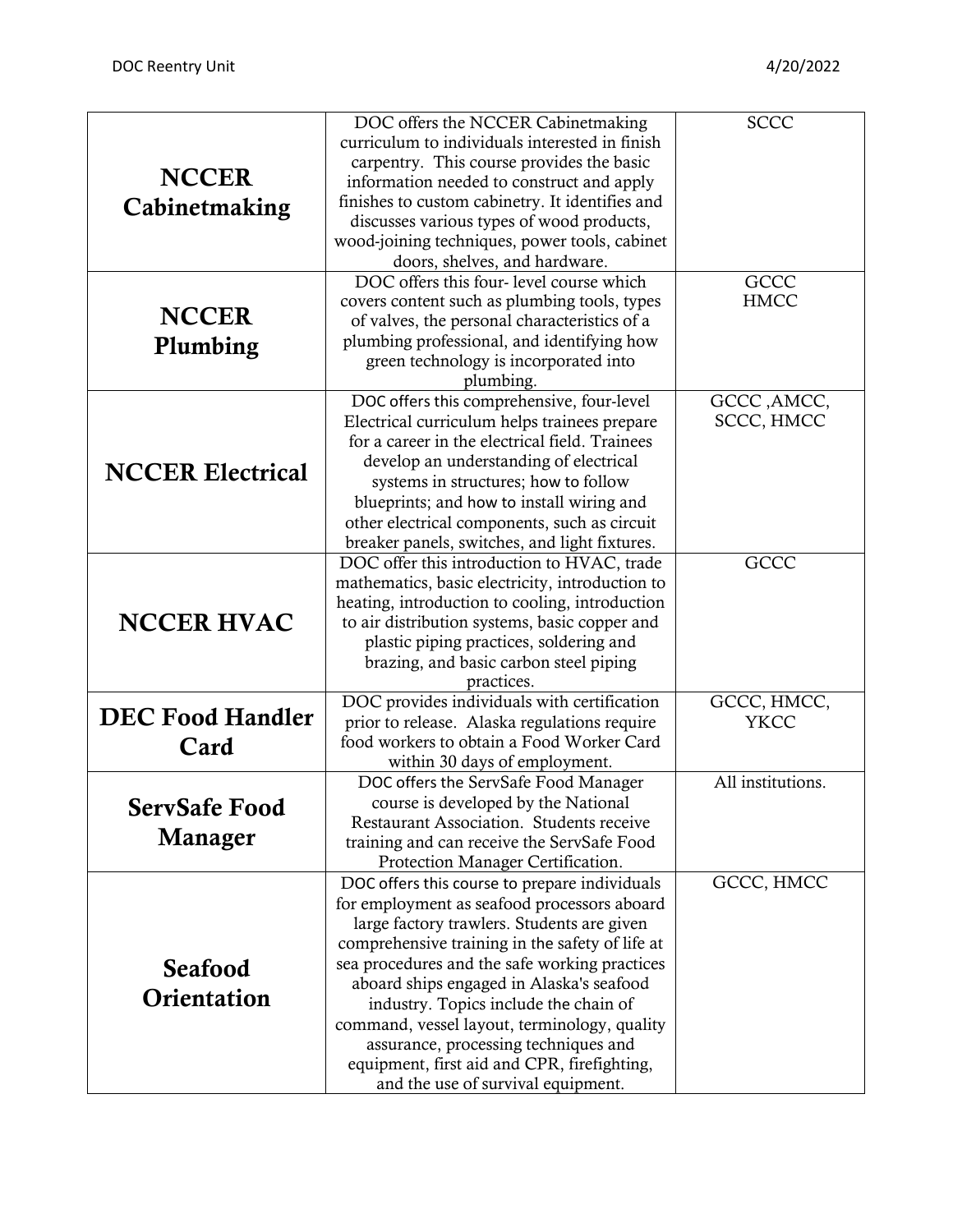|                        | DOC offers the HAZWOPER training to                     | GCCC, HMCC, WCC, |
|------------------------|---------------------------------------------------------|------------------|
|                        | prepare individuals for employment as                   | SCCC, AMCC, PCC, |
|                        | cleanup and emergency response workers to               | PMCF, FCC        |
| Hazwoper 40            | operate safely during a variety of scenarios            |                  |
|                        | involving hazardous substances. This training           |                  |
|                        | covers policies, practices, and procedures that         |                  |
|                        | reduce the risk of injury and illness related to        |                  |
|                        | harmful exposures on the worksite.                      |                  |
|                        | DOC offers this training for individuals                | GCCC, HMCC, WCC, |
|                        | interested in pursuing a career in construction         | SCCC, PCC        |
|                        | or facility maintenance. The training meets             |                  |
|                        | the requirements of Federal OSHA 29CFR                  |                  |
| <b>Asbestos 40</b>     | 1926.1101 and EPA 40CFR 763.92 at the                   |                  |
|                        | awareness level. This seminar covers the                |                  |
|                        | basics of asbestos for maintenance and                  |                  |
|                        | custodial work through lectures, videos, and<br>slides. |                  |
|                        | DOC offers the OSHA Outreach Training                   | <b>HMCC</b>      |
|                        | Program for General Industry which provides             |                  |
|                        | training for entry-level workers and                    |                  |
| <b>OSHA 10 General</b> | employers on the recognition, avoidance,                |                  |
|                        | abatement, and prevention of safety and                 |                  |
|                        | health hazards in workplaces in the general             |                  |
|                        | industry.                                               |                  |
|                        | DOC offers the OSHA 30-Hour General                     | GCCC, HMCC, WCC, |
|                        | Industry course which is designed to educate            | SCCC, AMCC, PCC, |
|                        | workers on workplace and job site safety.               | PMCF, FCC, LCCC, |
| <b>OSHA 30 General</b> | Specifically, those who successfully complete           | <b>KCC</b>       |
|                        | this specialized training should become                 |                  |
|                        | familiar with recognizing, avoiding,                    |                  |
|                        | preventing, and stopping potential job site             |                  |
|                        | hazards.                                                |                  |
|                        | DOC partners with the Iron Workers Local                | GCCC, HMCC, WCC, |
|                        | 751 to provide individuals with the use of              | SCCC, AMCC, PCC, |
|                        | Local 751's welder certification trailer. It is         | PMCF, FCC        |
|                        | outfitted with many different options for               |                  |
|                        | training including welding equipment,                   |                  |
| <b>Welding Trailer</b> | generators, air compressors, HVAC                       |                  |
|                        | systems, liftgates, awnings, welding gas                |                  |
|                        | distribution piping, and more. Classes may              |                  |
|                        | be on MIG, TIG, Stick, Oxy cutting, Plasma              |                  |
|                        | Cutting, Grinding & Finishing, or other                 |                  |
|                        | applications.                                           |                  |
|                        | DOC offers the American Safety & Health                 | GCCC, HMCC, MSPT |
|                        | Institute's Bloodborne Pathogens program                |                  |
| <b>HSI Bloodborne</b>  | includes information that will help individuals         |                  |
| Pathogens              | understand what bloodborne pathogens are                |                  |
|                        | and how risks of exposure can be reduced for            |                  |
|                        | themselves and others.                                  |                  |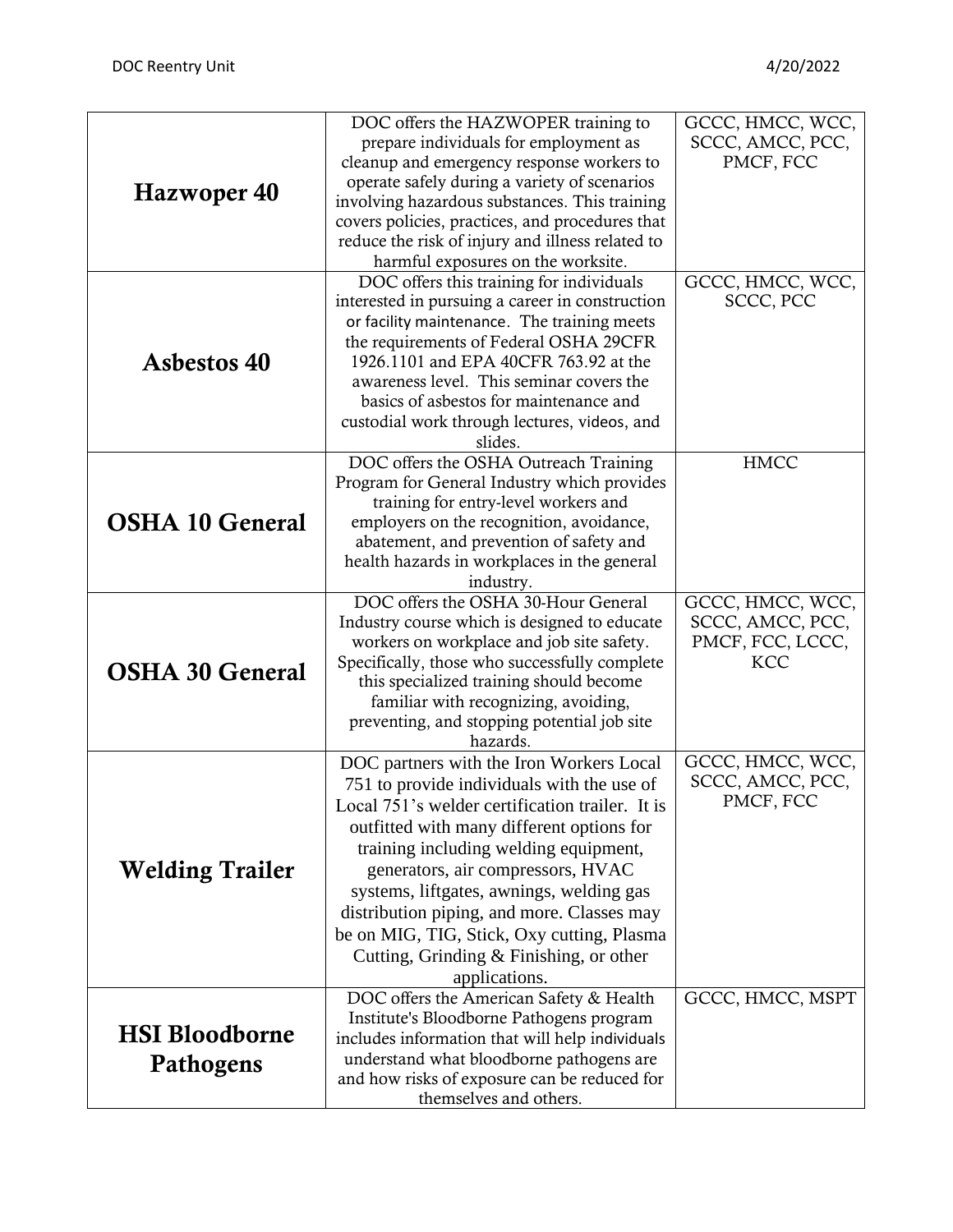|                        | DOC offers this course to provide individuals                                          | All institutions |
|------------------------|----------------------------------------------------------------------------------------|------------------|
| <b>HSI First Aid /</b> | with the knowledge needed to help you                                                  |                  |
|                        | respond to most medical emergencies for                                                |                  |
| <b>CPR</b>             | adults, including cardiac arrest and choking                                           |                  |
|                        | as well as sudden injuries and illnesses.                                              |                  |
| <b>DMV</b> Alaska      | DOC offers this course to prepare individuals                                          | GCCC, LCCC, SCCC |
| Driver's License       | for the written DMV Alaska Vehicle exam.                                               |                  |
| (paper test)           |                                                                                        |                  |
|                        | DOC provides this course to learn the work                                             | GCCC, HMCC, WCC, |
|                        | of a small-engine mechanic how to diagnose                                             | SCCC, AMCC, PCC, |
| Small/Medium           | and repair small two- and four-stroke gasoline                                         | <b>PMCF</b>      |
| <b>Engine Repair</b>   | engines. Small gasoline engines supply power                                           |                  |
|                        | to countless products across various                                                   |                  |
|                        | industries.                                                                            | GCCC, SCCC       |
| <b>DMV Commercial</b>  | DOC offers this course to prepare individuals<br>for the written DMV Alaska Commercial |                  |
| Driver's License       | License exam.                                                                          |                  |
| (paper test)           |                                                                                        |                  |
|                        | DOC offers the TCT course as an                                                        | HMCC, KCC, GCCC, |
|                        | introduction to temporary traffic control in                                           | PCC, PMCF, SCCC  |
| <b>TCT Flagger</b>     | work zones for individuals who work in the                                             |                  |
|                        | field installing and removing traffic control                                          |                  |
|                        | devices. The course provides concepts,                                                 |                  |
|                        | techniques, and practice exercises in the                                              |                  |
|                        | installation and maintenance of traffic control<br>devices.                            |                  |
|                        | DOC offers this training to help individuals                                           | GCCC, HMCC, MSPT |
|                        | become qualified Powered Industrial Truck                                              |                  |
| <b>OSHA Forklift</b>   | (Forklift) Operators — an operator who has                                             |                  |
|                        | the knowledge and skills to operate a                                                  |                  |
|                        | Powered Industrial Truck in a safe and                                                 |                  |
|                        | professional manner.                                                                   | <b>PMCF</b>      |
| <b>Ag Tractor</b>      | DOC offers this course to provide individuals                                          |                  |
| Training               | with video and training around tractor safety<br>on the farm.                          |                  |
|                        | DOC offers this course to provide individuals                                          | <b>PMCF</b>      |
| <b>STHL Chainsaw</b>   | with video and training hours around                                                   |                  |
|                        | chainsaw safety operations.                                                            |                  |
|                        | DOC offers this course to educate individuals                                          | AMCC, HMCC, KCC, |
| <b>AMSEA Maritime</b>  | on marine safety. It focuses on the technical                                          | LCCC, SCCC, WCC, |
| <b>Safety</b>          | aspects of operating safety gear and teaches                                           | YKCC, GCCC       |
|                        | people what to do in an emergency.                                                     |                  |
|                        | DOC offers this 1650-hour program offering                                             | GCCC, WCC, SCCC  |
| <b>Barber College</b>  | state licensure to obtain employment in<br>within the barber industry.                 |                  |
|                        |                                                                                        |                  |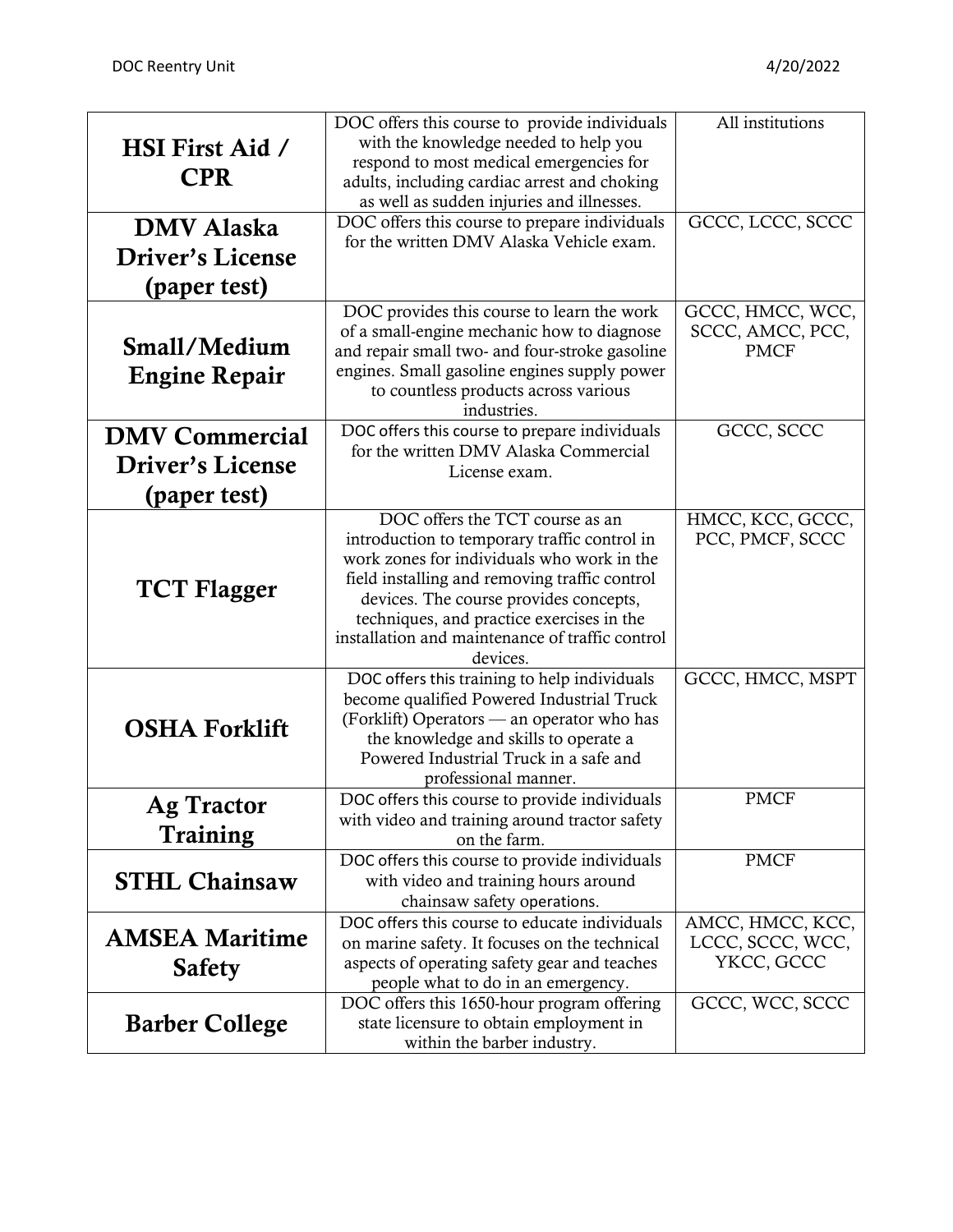| <b>Culinary Arts</b><br>Cooking<br>Apprenticeship                  | DOC offers this 4615-hour apprenticeship<br>with coursework from AVTEC. Students will<br>be introduced to cooking techniques, Garde<br>Manger, stocks, soups, poultry fabrication and<br>cooking, meat cookery, and seafood<br>identification and cookery. Students will learn<br>plate presentation and garnishing techniques.<br>This provides individuals with the skills needed<br>to obtain employment within the restaurant<br>industry upon release. | HMCC, WCC, SCCC,<br><b>GCCC</b> |
|--------------------------------------------------------------------|-------------------------------------------------------------------------------------------------------------------------------------------------------------------------------------------------------------------------------------------------------------------------------------------------------------------------------------------------------------------------------------------------------------------------------------------------------------|---------------------------------|
| <b>Heavy Equipment</b><br><b>Diesel Mechanic</b><br>Apprenticeship | DOC offers this 8000-hour apprenticeship<br>with coursework from AVTEC focused on<br>the skills needed to obtain employment as a<br>diesel mechanic upon release.                                                                                                                                                                                                                                                                                           | GCCC, SCCC                      |
| <b>Culinary Arts</b><br><b>Baking</b><br>Apprenticeship            | DOC offers this 6600-hour apprenticeship<br>with coursework from AVTEC focused on<br>the skills needed to obtain employment<br>within the restaurant industry upon release.                                                                                                                                                                                                                                                                                 | HMCC, WCC, GCCC,<br><b>SCCC</b> |
| Maintenance<br>Repairer<br>Apprenticeship                          | DOC offers this 4610-hour apprenticeship<br>with coursework from AVTEC focused on<br>the skills needed to obtain employment<br>within facility management.                                                                                                                                                                                                                                                                                                  | HMCC, SCCC, WCC                 |
| Warehouse<br><b>Materials Specialist</b>                           | DOC offers this 4000-hour apprenticeship<br>with coursework from AVTEC focused on<br>the skills needed to obtain employment in<br>inventory management and supply.                                                                                                                                                                                                                                                                                          | GCCC, HMCC,<br>SCCC, WCC        |
|                                                                    | Parenting                                                                                                                                                                                                                                                                                                                                                                                                                                                   |                                 |
| <b>Parenting Inside</b><br>Out                                     | DOC offers this curriculum to aid individuals in<br>developing a parenting plan specific to the<br>needs of their family.                                                                                                                                                                                                                                                                                                                                   | HMCC, MSPT, WCC                 |
| Parenting with<br>Love & Logic                                     | DOC offers this parenting curriculum to help<br>parents from all walks of life create happy,<br>resilient, and responsible kids.<br>Individuals learn parenting tips for kids of all<br>ages on how to: End arguing and<br>manipulation, Neutralize defiance, Replace<br>anger and frustration with empathy, End<br>bedtime battles and Set kids up for success by<br>allowing them to make small mistakes when<br>the price tag is small.                  | All institutions                |
| <b>Cognitive Behavioral Programming</b>                            |                                                                                                                                                                                                                                                                                                                                                                                                                                                             |                                 |
| Thinking for a<br>Change                                           | DOC offers this cognitive-behavioral<br>curriculum developed by the National<br>Institute of Corrections, which was designed                                                                                                                                                                                                                                                                                                                                | <b>MSPT</b>                     |